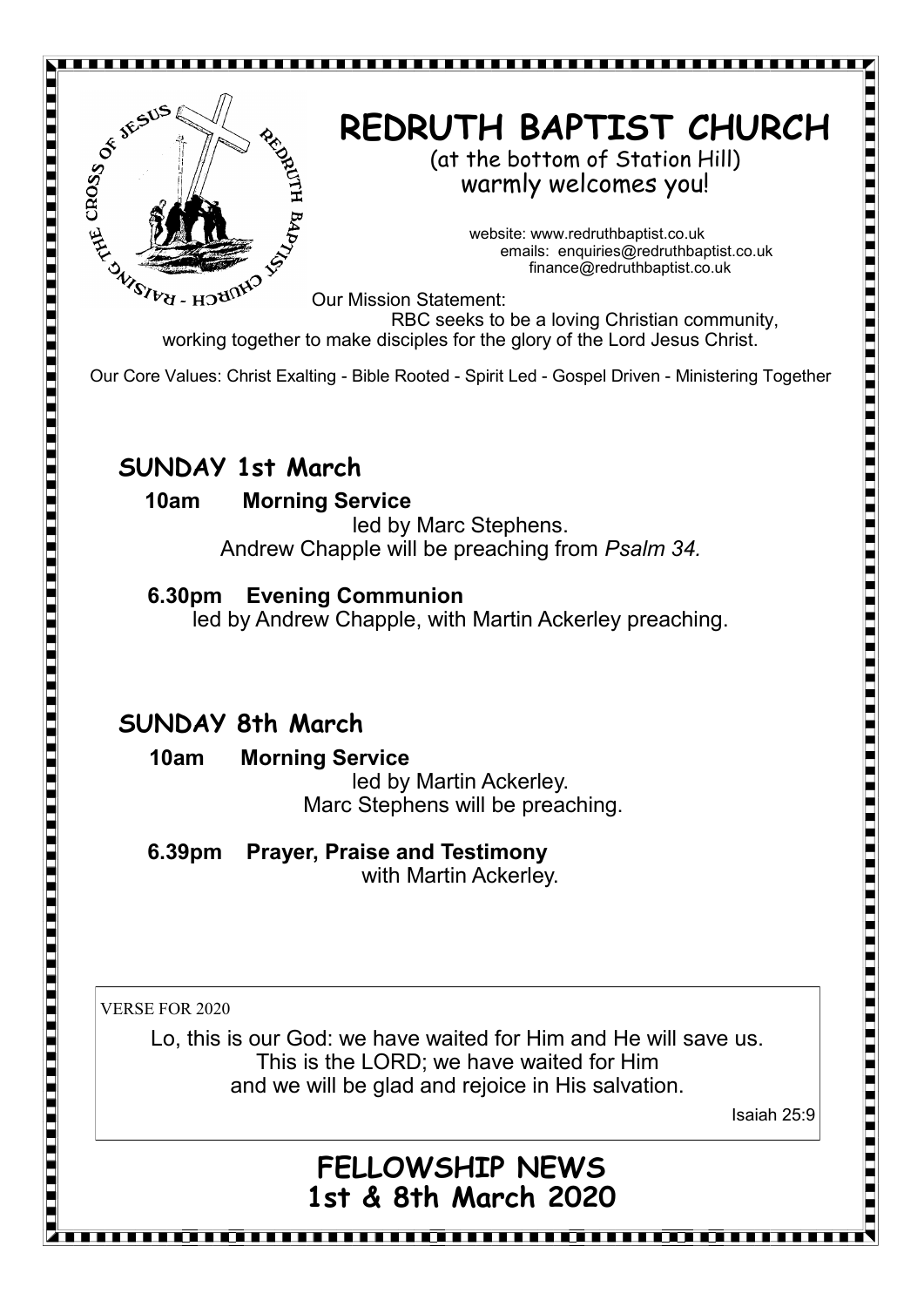#### **Visiting for the first time today ?**

Please take a Welcome Pack and, if you would like us to keep in contact with you, please fill in a yellow contact form. Both are available from the free literature display in the foyer at the top of the stairs.

| What's on at RBC                                                       |                                                                                                    |  |  |  |  |  |
|------------------------------------------------------------------------|----------------------------------------------------------------------------------------------------|--|--|--|--|--|
| <b>MONDAY 2nd</b>                                                      |                                                                                                    |  |  |  |  |  |
| 9.30am                                                                 | Pastoral Prayer Team in Church House.                                                              |  |  |  |  |  |
| 6.30-8pm                                                               | Dance in Worship in the Church Lounge.                                                             |  |  |  |  |  |
| <b>TUESDAY 3rd</b>                                                     |                                                                                                    |  |  |  |  |  |
| 10.30am                                                                | Hatters Bible Reading Group at Hatters Coffee House.                                               |  |  |  |  |  |
| There are spare copies of the Bible we use, so come along and join us! |                                                                                                    |  |  |  |  |  |
| <b>WEDNESDAY 4th</b>                                                   |                                                                                                    |  |  |  |  |  |
| 10.15am                                                                | <b>Trewirgie Home Group at Peter and Pam Dean's home.</b>                                          |  |  |  |  |  |
| $2-4pm$                                                                | <b>Carpet Bowls in the Church Lounge.</b>                                                          |  |  |  |  |  |
| 7-8.15pm                                                               | Church Prayer Meeting in Church House, led by Ken Polkinghorne.                                    |  |  |  |  |  |
| <b>THURSDAY 5th</b>                                                    |                                                                                                    |  |  |  |  |  |
| 10.30am                                                                | <b>Illogan House Group</b> at Sheila Parkes' home, led by Ken Polkinghorne.                        |  |  |  |  |  |
| $7-9pm$                                                                | <b>Carpet Bowls in the Church Lounge.</b>                                                          |  |  |  |  |  |
| 7.30pm                                                                 | Elders and Deacons Meeting in Church House.                                                        |  |  |  |  |  |
| <b>FRIDAY 6th</b>                                                      |                                                                                                    |  |  |  |  |  |
| 9-10am                                                                 | HUB PRAYER in Church House, led by Martin Ackerley.<br>A time to pray for the Church and outreach. |  |  |  |  |  |
| 9-11.30am                                                              | The Bridge Café in the Church Lounge.                                                              |  |  |  |  |  |
| 6-7.30pm                                                               | Trailblazers (for 5-11 year olds) in the Church Lounge.                                            |  |  |  |  |  |
| <b>SUNDAY 8th</b><br>Service details on front page.                    |                                                                                                    |  |  |  |  |  |
| <b>MONDAY 9th</b>                                                      |                                                                                                    |  |  |  |  |  |
| 6.30-8pm                                                               | Dance in Worship in the Church Lounge.                                                             |  |  |  |  |  |
| <b>TUESDAY 10th Shrove Tuesday</b>                                     |                                                                                                    |  |  |  |  |  |
| 10.30am                                                                | Hatters Bible Reading Group at Hatters Coffee House.                                               |  |  |  |  |  |
| 7.15-9pm                                                               | RBC Youth Group. Details from Sally Ackerley.                                                      |  |  |  |  |  |
| <b>WEDNESDAY 11th</b>                                                  |                                                                                                    |  |  |  |  |  |
| $2-4pm$                                                                | <b>Carpet Bowls in the Church Lounge.</b>                                                          |  |  |  |  |  |
| 7-8.15pm                                                               | <b>Church Prayer Meeting in Church House, led by David Phillips.</b>                               |  |  |  |  |  |
| <b>THURSDAY 12th</b>                                                   |                                                                                                    |  |  |  |  |  |
| $7-9pm$                                                                | <b>Carpet Bowls in the Church Lounge.</b>                                                          |  |  |  |  |  |
| <b>FRIDAY 13th</b>                                                     |                                                                                                    |  |  |  |  |  |
| 9-10am                                                                 | HUB PRAYER in Church House, led by Martin Ackerley.                                                |  |  |  |  |  |
| 9-11.30am                                                              | The Bridge Café in the Church Lounge.                                                              |  |  |  |  |  |
| 6.30pm                                                                 | RBC Gracenotes Music Practice upstairs in the church.                                              |  |  |  |  |  |
| 6.30pm                                                                 | Albany Road House Group at Martin & Sally Ackerley's home.                                         |  |  |  |  |  |
|                                                                        |                                                                                                    |  |  |  |  |  |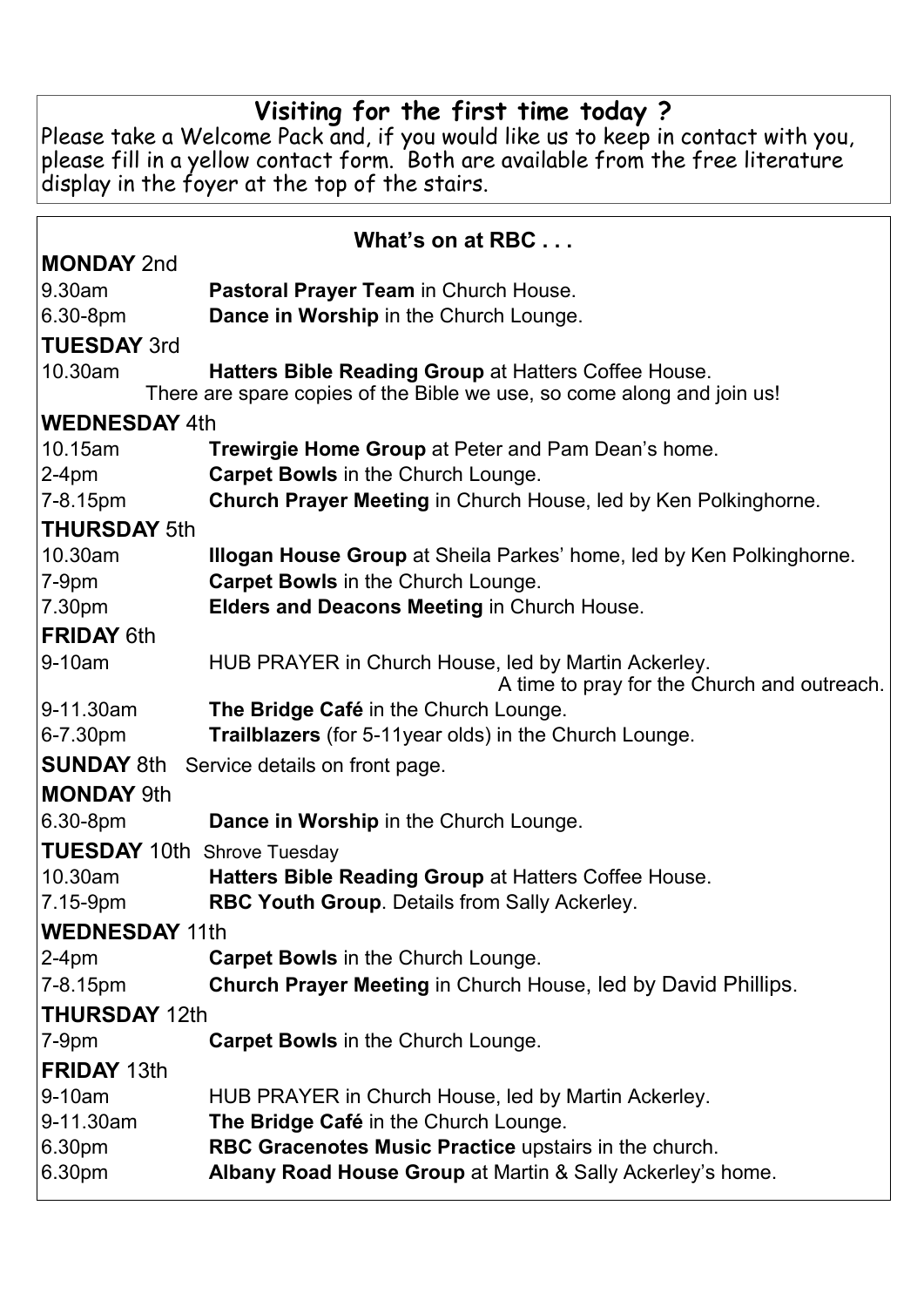| <b>SATURDAY 14th</b>                                                                                                                                                                                                     |                                                                                                  |                                                                                                                                                                      |  |  |  |  |
|--------------------------------------------------------------------------------------------------------------------------------------------------------------------------------------------------------------------------|--------------------------------------------------------------------------------------------------|----------------------------------------------------------------------------------------------------------------------------------------------------------------------|--|--|--|--|
| 9am-12noon                                                                                                                                                                                                               |                                                                                                  | <b>Ladies Brunch - Details from Sally Ackerley or Helen Bate.</b>                                                                                                    |  |  |  |  |
| <b>SUNDAY 15th</b>                                                                                                                                                                                                       |                                                                                                  |                                                                                                                                                                      |  |  |  |  |
| 10am                                                                                                                                                                                                                     | <b>Morning Service led by Marc Stephens.</b>                                                     |                                                                                                                                                                      |  |  |  |  |
|                                                                                                                                                                                                                          |                                                                                                  | Andrew Chapple will be preaching on Psalm 139.                                                                                                                       |  |  |  |  |
| 12.30pm                                                                                                                                                                                                                  | <b>Music Consultation meeting for all musicians, singers</b><br>and worship leaders on the rota. |                                                                                                                                                                      |  |  |  |  |
| 6.30pm<br><b>Bible School led by Andrew Chapple.</b><br>Considering a Christian view about climate change. In this study I am seeking to help us<br>come to terms in a Biblical way with a current concern in our world. |                                                                                                  |                                                                                                                                                                      |  |  |  |  |
| Please pray for                                                                                                                                                                                                          |                                                                                                  | Love and congratulations to<br><b>David Phillips</b>                                                                                                                 |  |  |  |  |
| our Elders,                                                                                                                                                                                                              |                                                                                                  |                                                                                                                                                                      |  |  |  |  |
| Andrew Chapple and Martin Ackerley.                                                                                                                                                                                      |                                                                                                  | who celebrates his 60th birthday<br>on Sunday 8th March                                                                                                              |  |  |  |  |
| Ken Trestrail, preaching at the Barn<br>Fellowship this morning (1st March).                                                                                                                                             |                                                                                                  |                                                                                                                                                                      |  |  |  |  |
|                                                                                                                                                                                                                          |                                                                                                  |                                                                                                                                                                      |  |  |  |  |
| R.E. lessons.                                                                                                                                                                                                            | those helping in Pool School with Year 9                                                         | Sunday 15 <sup>th</sup> March<br>After the morning service there will be a<br><b>Music Consultation meeting for all</b><br>musicians, singers and worship leaders to |  |  |  |  |
|                                                                                                                                                                                                                          |                                                                                                  |                                                                                                                                                                      |  |  |  |  |
|                                                                                                                                                                                                                          | the work of CAP throughout the country<br>and in our own centre here in Redruth.                 |                                                                                                                                                                      |  |  |  |  |
|                                                                                                                                                                                                                          | us as a fellowship to know the mind of the                                                       | discuss worship within the Church. This will<br>be held over a soup & roll lunch, starting by                                                                        |  |  |  |  |
|                                                                                                                                                                                                                          | Lord and grow in unity and purity for His glory.                                                 | 12:30pm and finishing no later than 2pm.                                                                                                                             |  |  |  |  |
| Give thanks for<br>answers to prayer amongst members of<br>the congregation following operations and<br>various events.                                                                                                  |                                                                                                  | Please can all who serve in this way let<br>Martin Ackerley or Jane Gray know if you<br>are not able to be present.<br>Many thanks - the Elders.                     |  |  |  |  |
|                                                                                                                                                                                                                          | A date for your diary                                                                            |                                                                                                                                                                      |  |  |  |  |
|                                                                                                                                                                                                                          | <b>Church Meeting</b>                                                                            | World Day of Prayer                                                                                                                                                  |  |  |  |  |
| 7.30pm on Thursday 19th March                                                                                                                                                                                            |                                                                                                  | (formerly known as the Women's Day of Prayer)<br>will be held at 2pm this Friday 6th March                                                                           |  |  |  |  |
|                                                                                                                                                                                                                          |                                                                                                  | at Bethel Community Church,                                                                                                                                          |  |  |  |  |
|                                                                                                                                                                                                                          | "The Narrow Road" by Riding Lights                                                               | Pond Lane, Redruth.                                                                                                                                                  |  |  |  |  |

**Saturday 28th March at 7pm**

**St**. **John**'s in the **Fields, St Ives.**

**Riding Lights** will perform their acclaimed Passion Play – "The Narrow Road" just before Easter. Tickets are £10 for adults and £8 for children.

The event is open to all. The theme this year will be "*Rise! Take Your Mat And Walk*". This year's service has been prepared by the Christian women of Zimbabwe.

**Items for the next Fellowship News**. Please contact Ruby Densham - ruby.den@tiscali.co.uk or 01209 217165 **by 10am** on Thursday 12th March.